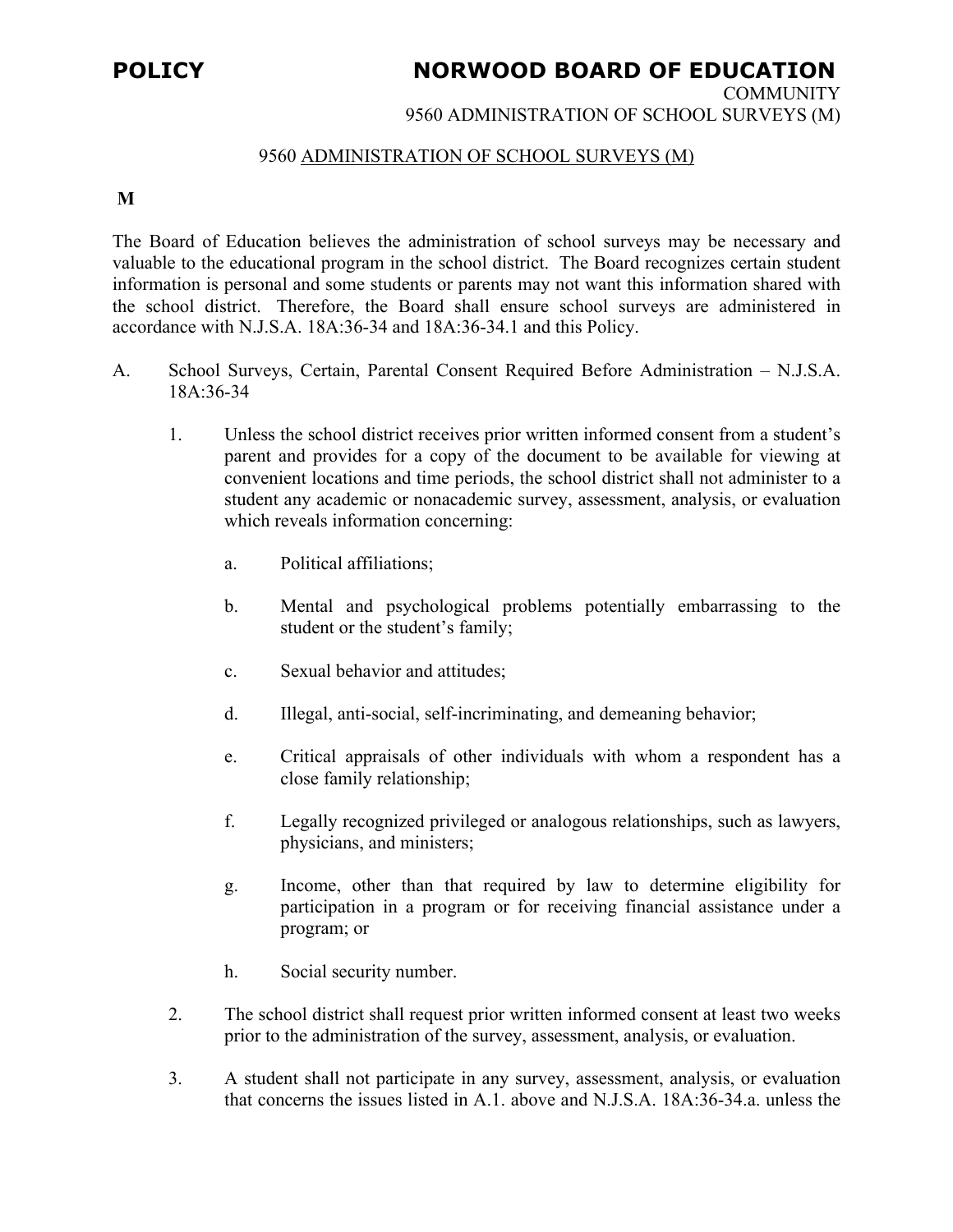## **POLICY NORWOOD BOARD OF EDUCATION**

**COMMUNITY** 

9560 ADMINISTRATION OF SCHOOL SURVEYS (M)

school district has obtained prior written informed consent from the student's parent.

- B. Voluntary Survey for Students with Prior Parental Written Notification N.J.S.A. 18A:36-34.1
	- 1. In accordance with N.J.S.A. 18A:36-34.1 and notwithstanding, N.J.S.A. 18A:36- 34 and A. above, or any other law, rule, or regulation to the contrary, if the school district sends prior written notification to the parent of the student, the school district may administer an anonymous, voluntary survey, assessment, analysis, or evaluation to the student which reveals information concerning any of the following issues:
		- a. Use of alcohol, tobacco, drugs, and vaping;
		- b. Sexual behavior and attitudes;
		- c. Behaviors that may contribute to intentional or unintentional injuries or violence; or
		- d. Physical activity and nutrition-related behaviors.
	- 2. Written notification provided by the school district to the parent of the student shall be delivered to the parent by regular mail, electronic mail, or a written acknowledgement form to be delivered by the student at least two weeks prior to administration of the survey, assessment, analysis, or evaluation. Written notification shall contain, at minimum, the following information:
		- a. A description of the survey, assessment, analysis, or evaluation;
		- b. The purpose for which the survey, assessment, analysis, or evaluation is needed;
		- c. The entities and persons that will have access to the information generated by the survey, assessment, analysis, or evaluation;
		- d. Specific instruction as to when and where the survey, assessment, analysis, or evaluation will be available for parental review prior to its administration;
		- e. The method by which the parent can deny permission to administer the survey, assessment, analysis, or evaluation to the student; a form specifically providing for such denial shall be included with this notice;